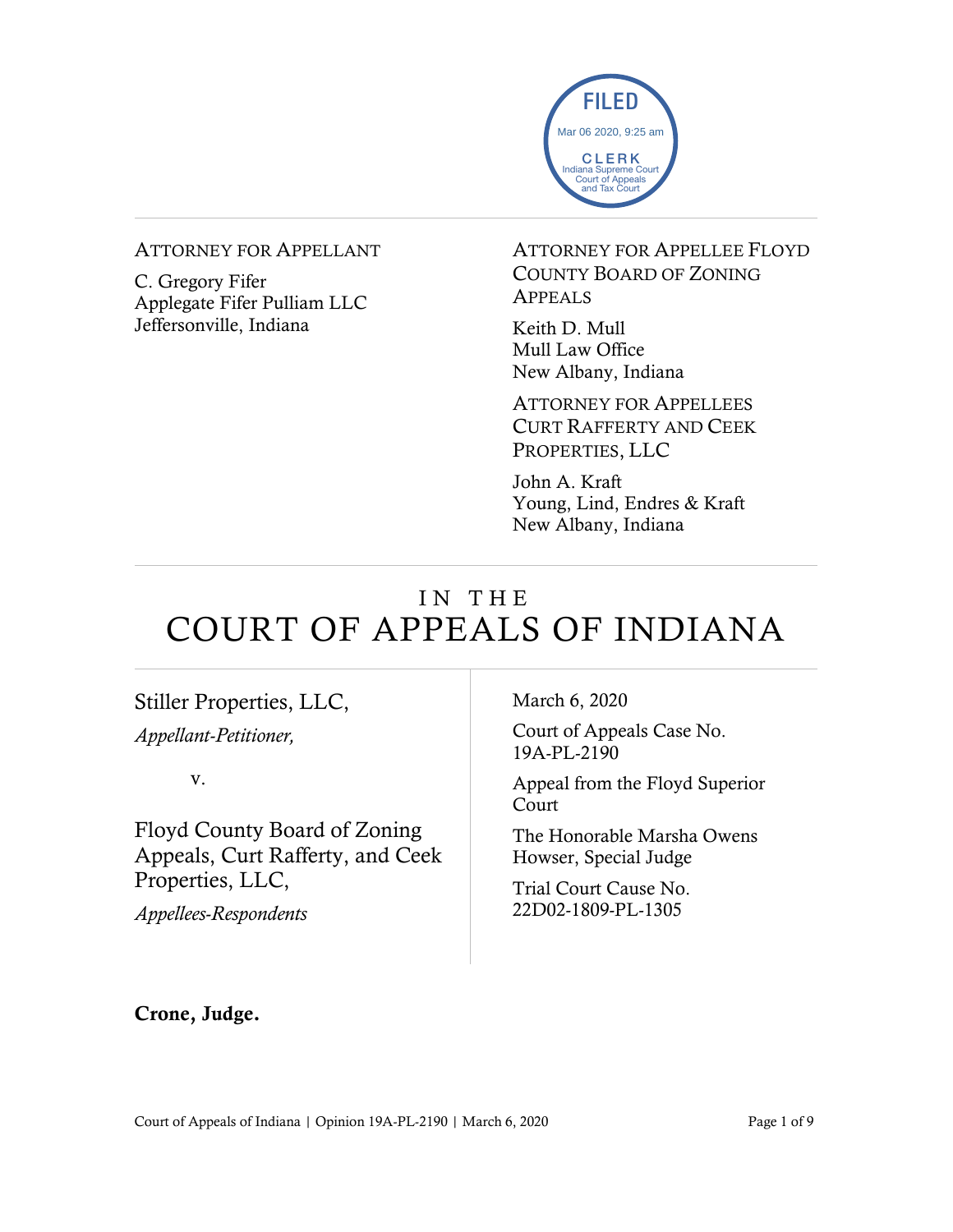#### Case Summary

[1] Curt Rafferty filed an application for a development standards variance to build a 7500-square-foot Dollar General store in a zoning district in which retail establishments only up to 5000 square feet are permitted. The Floyd County Board of Zoning Appeals ("BZA") held a hearing and granted Rafferty's variance application over the objection of neighboring landowner Stiller Properties, LLC ("Stiller"). Stiller petitioned for judicial review of the BZA's decision, which the trial court affirmed. On appeal, Stiller contends that the BZA's decision is unsupported by substantial evidence. We disagree and therefore affirm.

### Facts and Procedural History

[2] Ceek Properties, LLC ("Ceek"), owns a lot on Paoli Pike in Floyds Knobs that is located in a Neighborhood Commercial ("NC") zoning district. One of the permitted uses in an NC district is a Retail Small Scale use, which "means a retail establishment up to 5,000 square feet primarily engaged in the selling or rental of goods and/or merchandise and in rendering services incidental to the sale of such goods." Appellant's App. Vol. 2 at 185. Rafferty contracted with Ceek to purchase the lot with the intent of building a Dollar General store that he would lease to the company. In July 2018, Rafferty filed an application for a development standards variance that would allow him to build a 7500-squarefoot store. At the BZA hearing on his application, Rafferty explained that "Dollar General does not have a prototype that's 5,000 square feet. Their smallest prototype is 7,500. If there was one that was 5,000 I would be happy

Court of Appeals of Indiana | Opinion 19A-PL-2190 | March 6, 2020 Page 2 of 9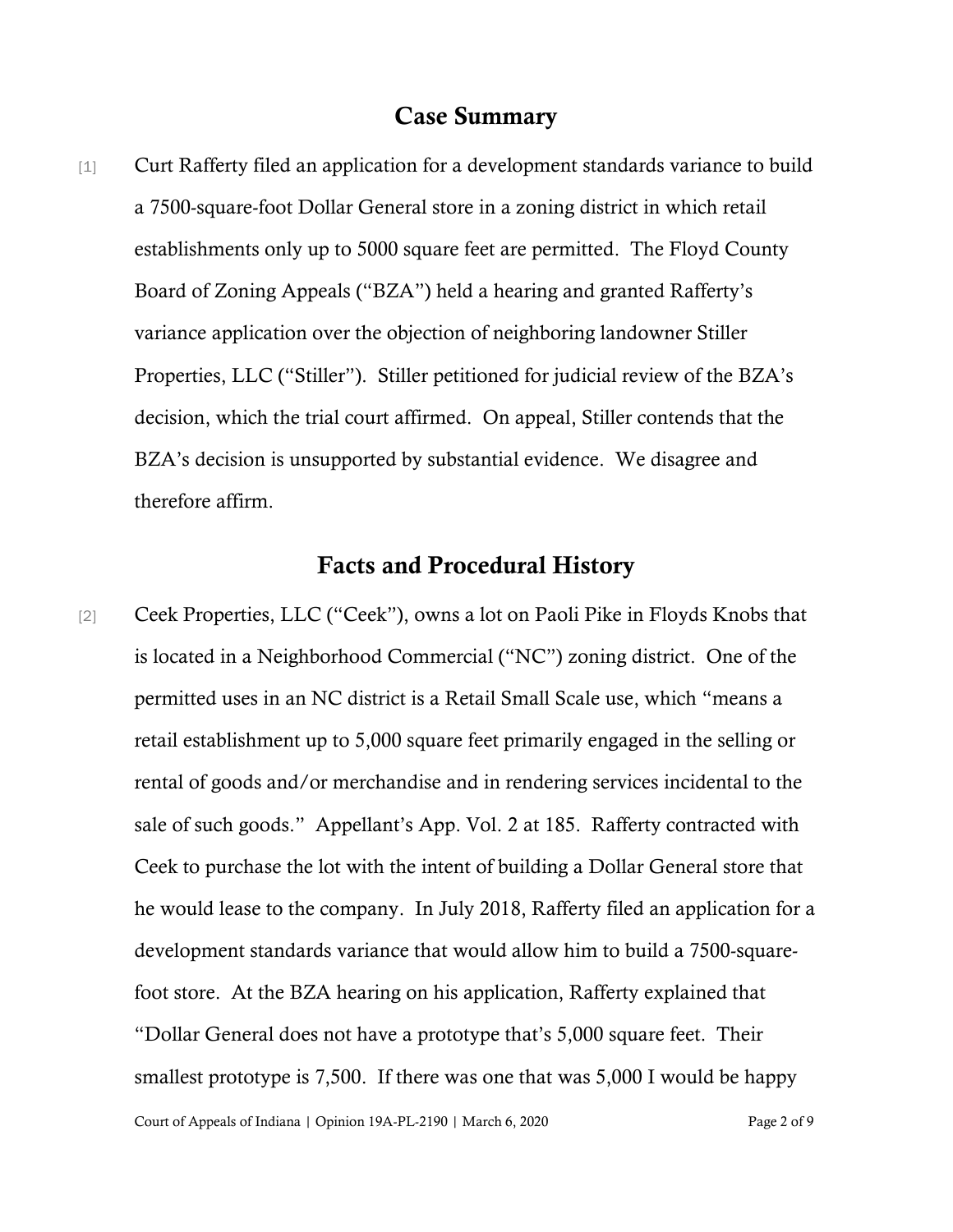to do it, but their smallest one is 7,500 and they rarely ever use it." *Id*. at 135. The BZA granted the application over the objection of Stiller, which owns property across Paoli Pike from Ceek's lot. Stiller petitioned for judicial review of the BZA's decision, which the trial court affirmed. Stiller now appeals.

## Discussion and Decision

[3] Stiller contends that the BZA erred in granting Rafferty's variance application. "A variance is described as a dispensation granted to permit a property owner to use his property in a manner forbidden by the zoning ordinance. A zoning board has the power within its discretion to approve or deny a variance from the terms of a zoning ordinance." *Schlehuser v. City of Seymour*, 674 N.E.2d 1009, 1012 (Ind. Ct. App. 1996) (citation omitted). Judicial relief from a zoning decision may be granted only if the court determines that the petitioner has been prejudiced by a decision that is "(1) arbitrary, capricious, an abuse of discretion, or otherwise not in accordance with law; (2) contrary to constitutional right, power, privilege, or immunity; (3) in excess of statutory jurisdiction, authority, or limitations, or short of statutory right; (4) without observance of procedure required by law; or (5) unsupported by substantial evidence." Ind. Code  $\S 36-7-4-1614(d)$ . "The burden of demonstrating the invalidity of a zoning decision is on the party to the judicial review proceeding asserting invalidity." Ind. Code § 36-7-4-1614(a).

Court of Appeals of Indiana | Opinion 19A-PL-2190 | March 6, 2020 Page 3 of 9 [4] When we review a zoning board's decision, we apply the same standard as the trial court. *Burcham v. Metro. Bd. of Zoning App. Div. 1 of Marion Cty.*, 883 N.E.2d 204, 213 (Ind. Ct. App. 2008). We may not substitute our judgment for that of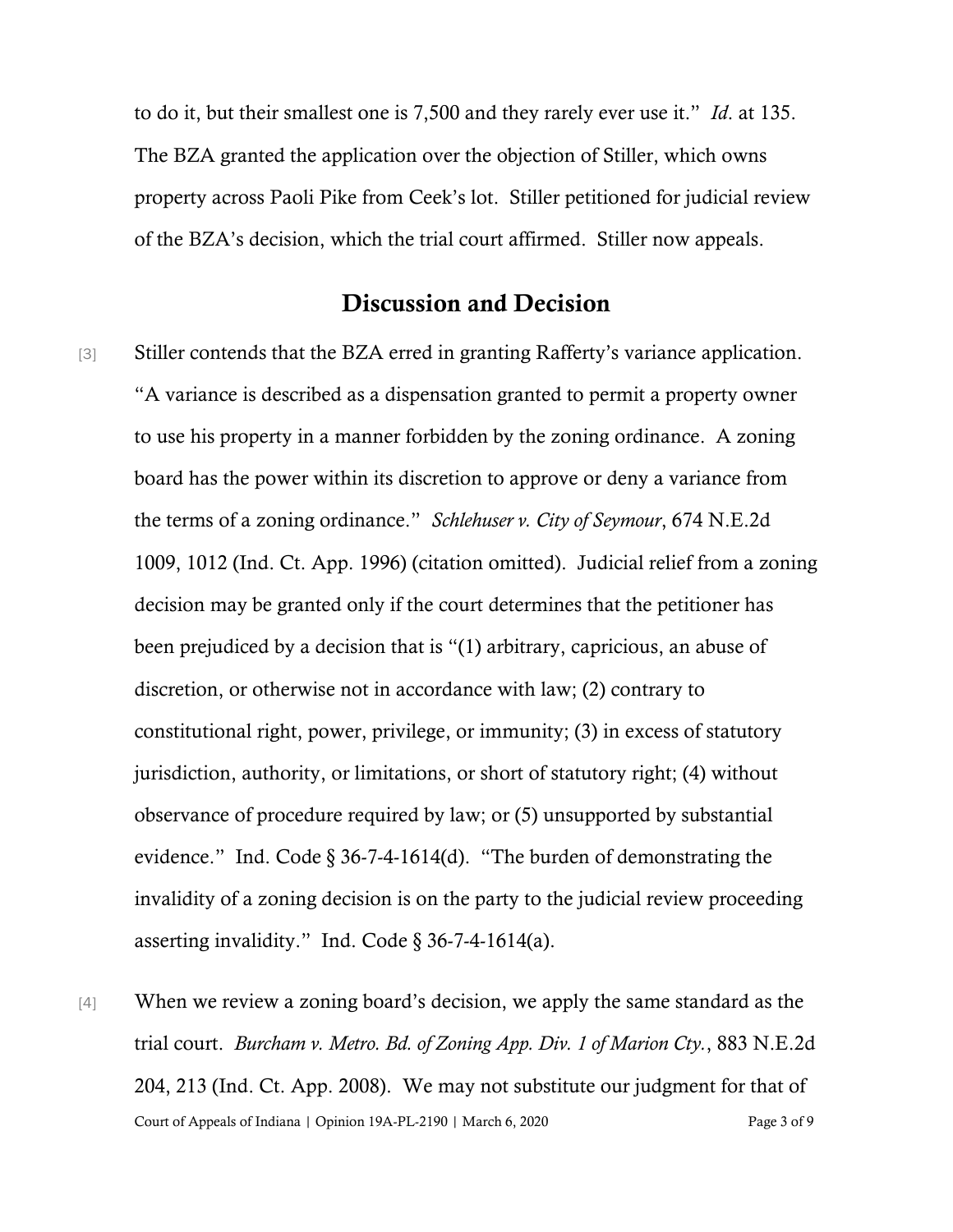the zoning board, and we may neither reweigh evidence nor reassess witness credibility. *Id*. To reverse the grant of a variance on the basis of insufficient evidence, "an appellant must show that the quantum of legitimate evidence was so proportionately meager as to lead to the conviction that the finding and decision of the board does not rest upon a rational basis." *Id*. at 212-13 (quoting *Snyder v. Kosciusko Cty. Bd. of Zoning App.*, 774 N.E.2d 550, 552 (Ind. Ct. App. 2002), *trans. denied* (2003)).

[5] The requirements for obtaining a development standards variance are spelled out in Indiana Code Section 36-7-4-918.5(a), which reads in relevant part,

> A board of zoning appeals shall approve or deny variances from the development standards (such as height, bulk, or area) of the zoning ordinance. $[1]$  $[1]$  The board may impose reasonable conditions as a part of the board's approval. A variance may be approved under this section only upon a determination in writing that:

(1) the approval will not be injurious to the public health, safety, morals, and general welfare of the community; (2) the use and value of the area adjacent to the property included in the variance will not be affected in a substantially adverse manner; and

(3) the strict application of the terms of the zoning

<span id="page-3-0"></span><sup>&</sup>lt;sup>1</sup> Stiller argues that Rafferty should have applied for a use variance instead of a development standards variance because the zoning ordinance does not permit commercial retail uses of 5000 square feet or more in an NC district. The appellees assert that this argument is waived because Stiller failed to raise it at the BZA hearing. We agree. *See McBride v. Bd. of Zoning App. of Evansville-Vanderburgh Area Plan Comm'n*, 579 N.E.2d 1312, 1315 (Ind. Ct. App. 1991) ("Objections or questions which have not been raised in the proceedings before the administrative agency will not be considered by this court on review of the agency's order.").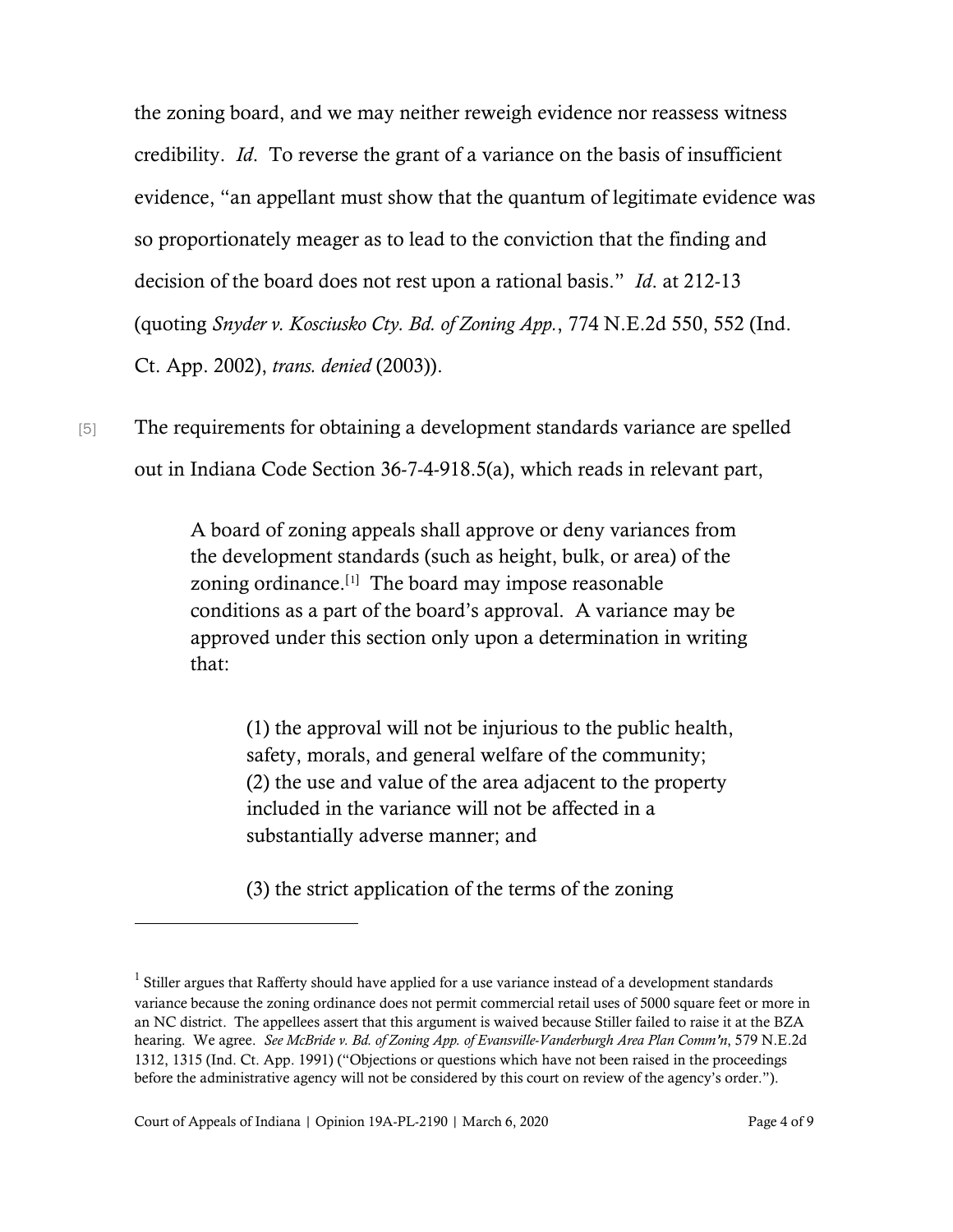ordinance will result in practical difficulties in the use of the property.[[2\]](#page-4-0)

Here, the BZA's preprinted "ballot" on Rafferty's variance application contains the following findings:

1. Approval of the variance [will not] be injurious to the public health, safety, morals, and general welfare of the community because: *a larger building could be constructed with multiple tenants. The design elements being provided fit well with the recent development along Paoli Pike.*

2. The use and value of the area adjacent to the property included in the variance [will not] be affected in a substantially adverse manner because: *the site is currently zoned Neighborhood Commercial and this type of business is permitted.*

3. The strict application of the terms of the zoning ordinance [will] result in practical difficulties in the use of the property because *another development could be proposed that would be larger and generate more adverse conditions. Thus this proposed development fits satisfactorily on this site.*

Appellant's App. Vol. 2 at 116 (handwritten notations in italics).

[6] Contrary to Stiller's assertions, there is sufficient evidence in the record to support each of these findings. First, regarding the BZA's finding that approval of the variance will not be injurious to the public health, safety, morals and

<span id="page-4-0"></span> $2$  The statute also permits a zoning ordinance to establish a stricter standard than the "practical difficulties" standard, but Floyd County's zoning ordinance does not do so.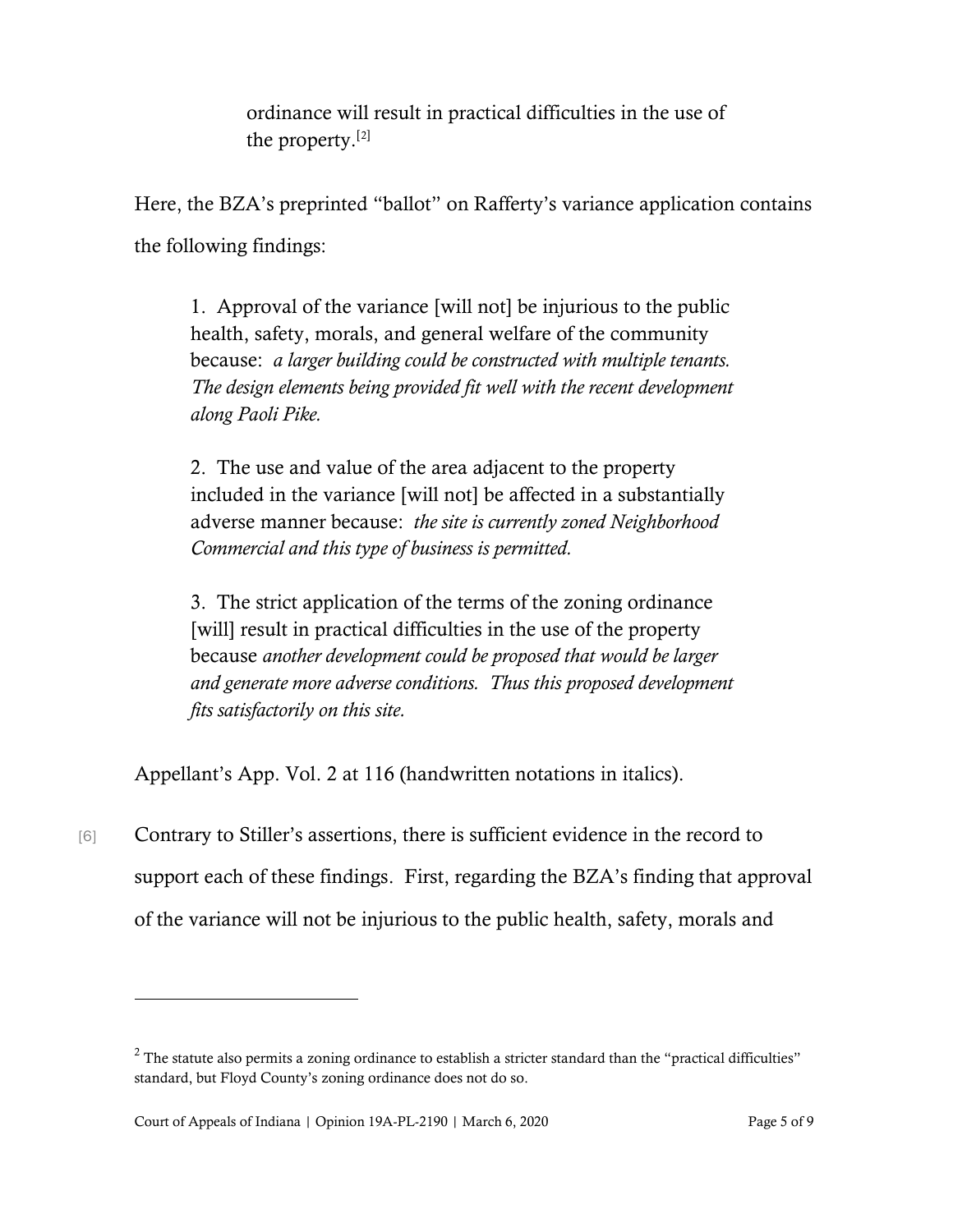general welfare of the community, the evidence indicates that the proposed building is actually smaller than existing buildings in the area and, as emphasized by the BZA, the proposed building is smaller than a multiple-use larger building that would already be allowed on the same site as a matter of right. *Id.* at 6[3](#page-5-0), 122, 125, 132.<sup>3</sup> As restaurants, gas stations, groceries, and other commercial uses are approved for the area, the proposed retail space is totally "in line with the density that is already allowed on the site." *Id*. at 130. The proposed Dollar General store "will generally be pulling traffic from the *existing* traffic that's on Paoli Pike," *id*. (emphasis added), and there is no evidence to suggest that approval of the variance will cause traffic to become injurious to the community. $4$  Moreover, there is evidence in the record which indicates that the planned construction of a water detention basin and retaining wall on the property will not injure but would actually serve to improve current drainage and water runoff issues on Paoli Pike. *Id*. at 60, 113, 131. In short, ample evidence supports the BZA's conclusion that approval of the variance

Appellant's App. Vol. 2 at 130.

<span id="page-5-0"></span> $3$  A multiple-use building on the site same could be up to 10,000 square feet. Appellant's App. Vol. 2 at 122, 125.

<span id="page-5-1"></span><sup>4</sup> Rafferty's project engineer, Jason Copperwaite, explained,

Because there are other Dollar General's [sic] in other places like Georgetown you won't have people coming from Georgetown to go to this Dollar General store. [T]here are Dollar General Stores in New Albany you won't have people coming from New Albany to this Dollar General store. This Dollar General store will be for the residen[ts] of Floyds Knobs, those people that are already trafficking Paoli Pike.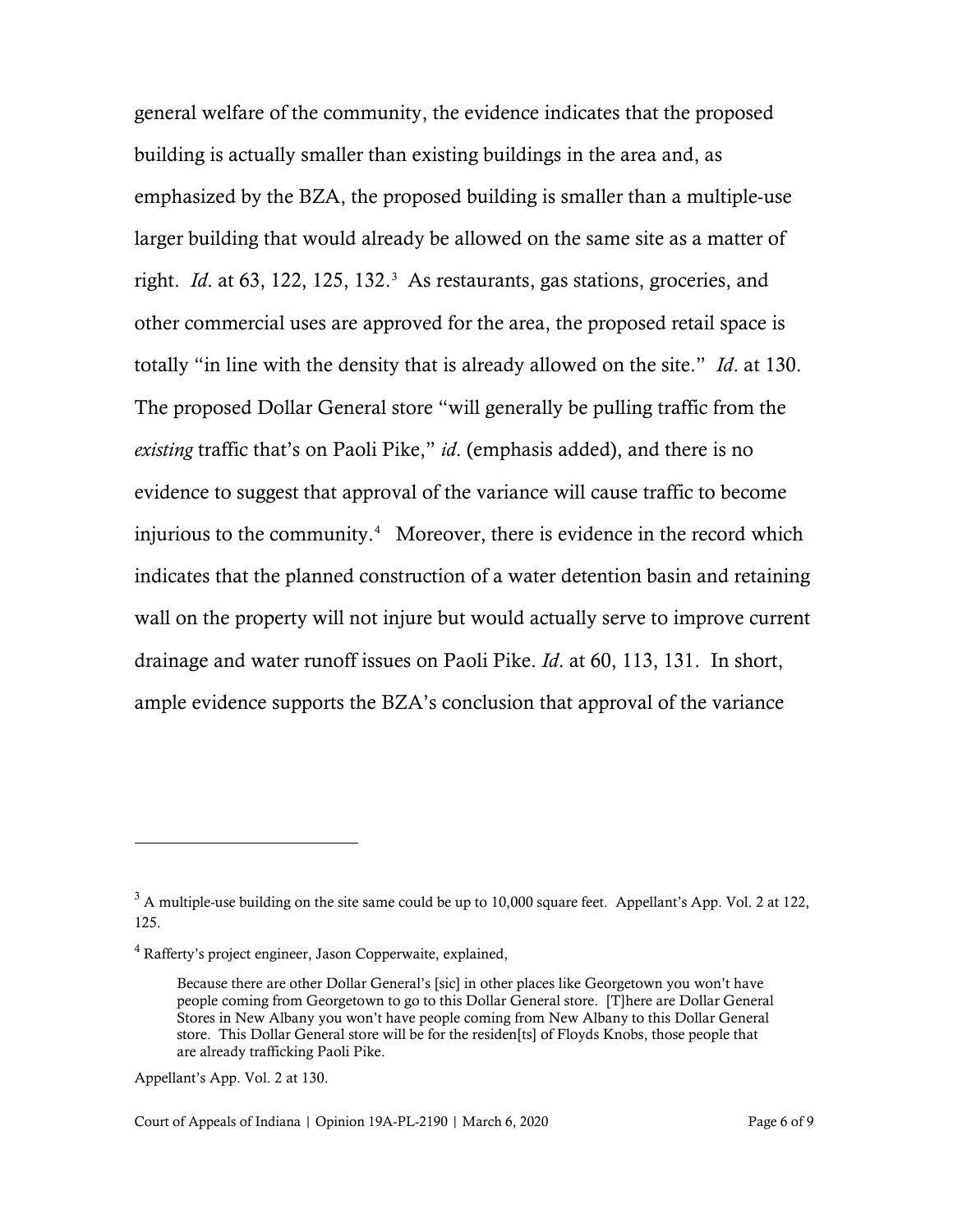will not be injurious to the public health, safety, morals, and general welfare of the community.

- [7] As for the second finding, that the use and value of the area adjacent to the property will not be affected in a substantially adverse manner, it is undisputed, as Rafferty points out, that "retail establishments could be developed there as a matter of right, including those of significantly larger structure size than what [he] was requesting[,]" and that "[t]hose businesses would likewise have lights, deliveries, and people doing business." Appellees' Br. at 15.[5](#page-6-0) Indeed, Rafferty submitted a detailed site plan showing that the proposed structure here is a stone and brick building that has "elevated design elements" that fit well within the recent development along Paoli Pike. Appellant's App. Vol. 2 at 60, 89-90, 132. This evidence supports a finding that the requested variance would not affect the use and value of the adjacent area in a substantially adverse manner.
- [8] And as for the third finding, that strict application of the terms of the zoning ordinance will result in practical difficulties in the use of the property, Rafferty emphasizes that he purchased the lot "with the sole intention of using the space for a Dollar General business" and that "[t]he smallest possible prototype for

<span id="page-6-0"></span><sup>5</sup> At the BZA hearing, Rafferty's counsel observed that if

Dollar General decided half of [the proposed 7500 square feet of retail space] was going to be Dollar General grocery, … and [the other half was going to be] Dollar General general merchandise and split it into two uses we would not even need to be here this evening because the building size is allowed as a matter of right under the neighborhood commercial [zoning rules].

Appellant's App. Vol. 2 at 125. In fact, as already noted, a building of up to 10,000 square feet would be allowed as a matter of right under such circumstances.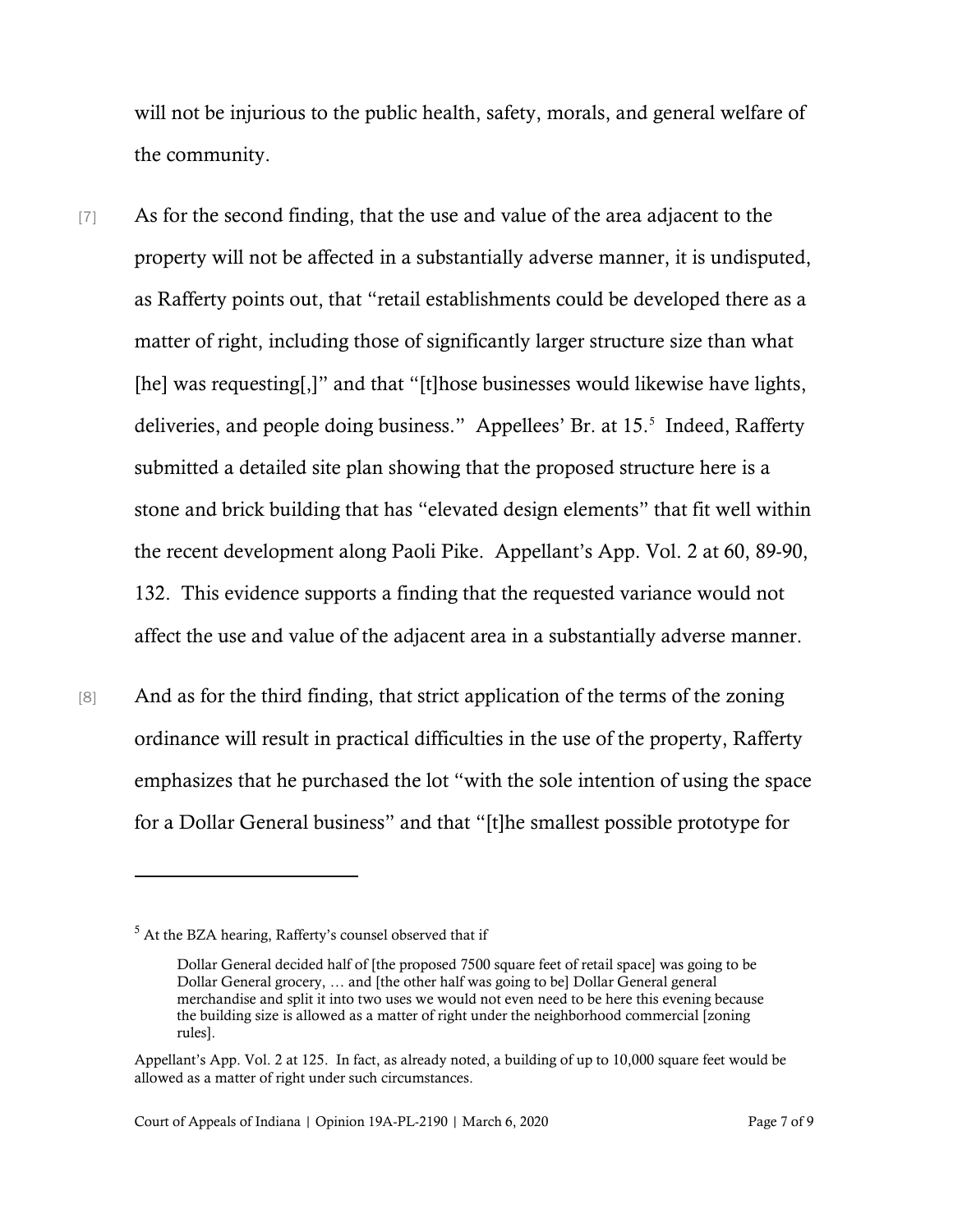the Dollar General is [7500] square feet." Appellees' Br. at 16. He further notes that he "did not create the prototype and did not have authority to alter the square footage[,]" and that "the denial of the variance would have resulted in [his] 100% economic loss." *Id*. at 16-17; s*ee Reinking v. Metro. Bd. of Zoning App. of Marion Cty.*, 671 N.E.2d 137, 142 (Ind. Ct. App. 1996) ("[T]he purchase of property with knowledge of use restrictions does not prohibit a purchaser from claiming a special or unnecessary hardship, regardless of who owned the property at the time it was burdened."). <sup>[6](#page-7-0)</sup> Significantly, the evidence demonstrates that current approved uses for the site include far larger and more commercially intense uses than Rafferty's proposal. The BZA was well within its discretion to determine that it would constitute an unnecessary hardship to permit those commercially intense uses, but not Rafferty's proposed use.

[9] We conclude that the foregoing facts are more than sufficient to support the BZA's findings. Stiller has failed to show that the quantum of legitimate evidence was so proportionately meager as to lead to the conviction that the finding and decision of the BZA does not rest upon a rational basis. *Burcham*, 883 N.E.2d at 213. Consequently, we affirm.

<span id="page-7-0"></span><sup>6</sup> Stiller seizes on Rafferty's counsel's hypothetical about splitting the store into two uses and claims that, "[g]iven such admission, it was impossible for Rafferty or [Ceek] to demonstrate a practical difficulty in the use of the Property in the absence of the grant of the requested variance." Appellant's Br. at 24. But there is no evidence that Dollar General would ever consent to such an arrangement.

Court of Appeals of Indiana | Opinion 19A-PL-2190 | March 6, 2020 Page 8 of 9